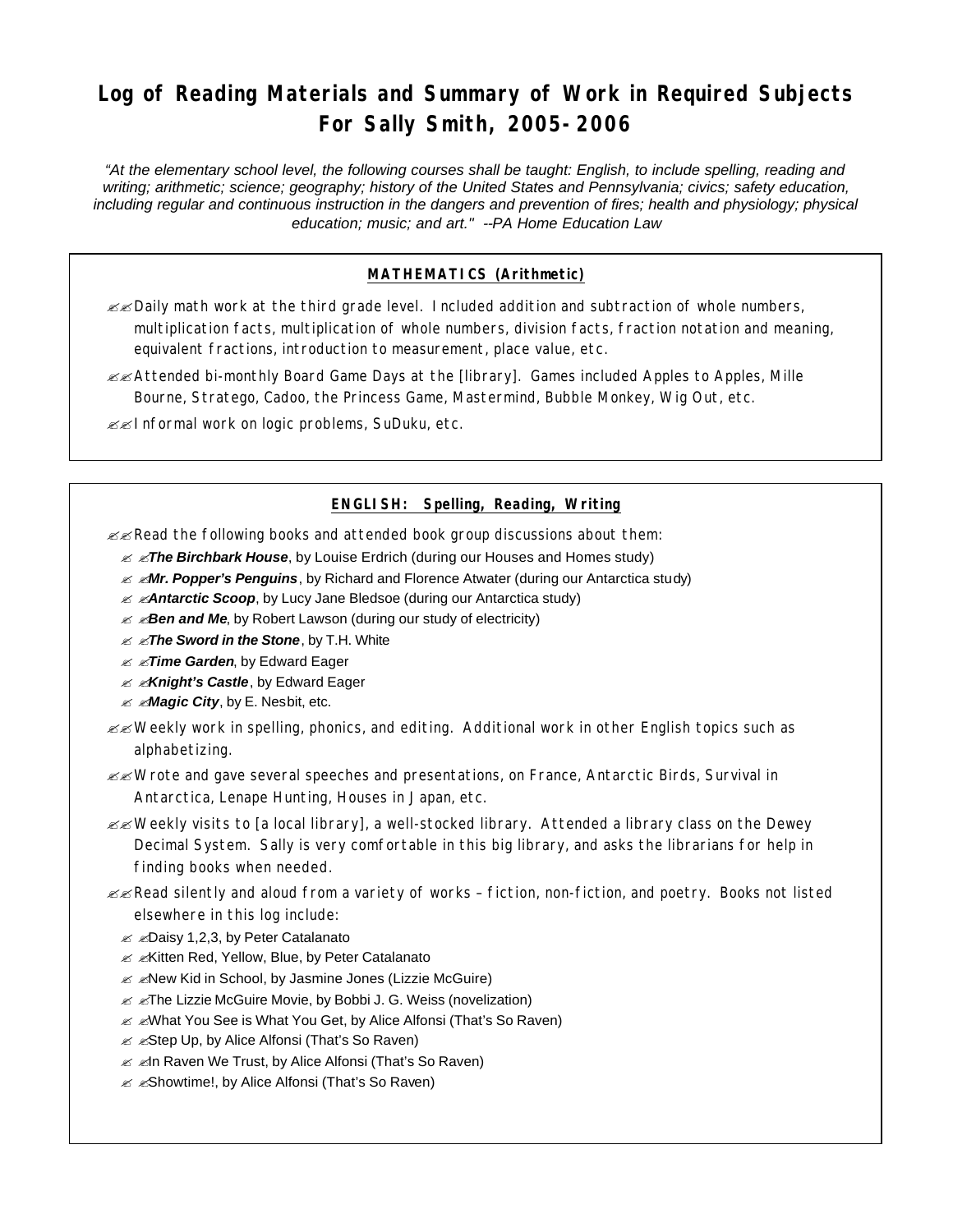Audio Books

- $\mathscr{A}$   $\mathscr{A}$ The Railway Children, by E. Nesbit (audio)
- $\mathscr{A}$   $\mathscr{A}$ Theater Shoes, by Noel Streatfeild (audio)
- $\mathscr{A}$   $\mathscr{A}'$ B" is for Betsy, by Carolyn Haywood (audio)

Baby Sitter's Club books by Ann M. Martin

- $\leq$   $\leq$ Claudia Gets Her Guy
- $\mathscr{A}$   $\mathscr{A}$ Claudia and the Friendship Feud
- $\mathscr{A}$   $\mathscr{A}$ Stacey and the Boyfriend Trap
- $\text{M}$  **∠Mary Anne's Big Breakup**
- $\mathscr{A}$   $\mathscr{A}$ Graduation Day
- $\mathscr{A}$   $\mathscr{A}$  A Karen's Black Cat (BSC Little Sisters)
- **EXAGER**'s Show and Share (BSC Little Sisters)

#### ABC Mysteries, by Ron Roy

- $\ll$   $\ll$ The Absent Author
- $\mathscr{A}$   $\mathscr{A}$ The Canary Caper
- $\mathscr{A}$   $\mathscr{A}$ The Falcon's Feathers
- $\ll$   $\ll$ The Haunted Hotel
- $\ll$   $\ll$ The Invisible Island
- $\mathscr{A}$   $\mathscr{A}$ The Jaguar's Jewel
- **E** EThe Lucky Lottery
- $\mathscr{A}$   $\mathscr{A}$ The Missing Mummy
- $\ll$   $\ll$ The Orange Outlaw
- $\mathscr{A}$   $\mathscr{A}$ The Quicksand Question
- $\ll$   $\ll$ The School Skeleton
- **Ø** *ø***The White Wolf**

## **SOCIAL STUDIES: US & PA HISTORY / GEOGRAPHY / CIVICS**

??Civics and Geography were integrated into other Social Studies work. See also several multi-cultural field trips under The Arts.

#### **Houses and Homes**

- ??Study of Houses and Homes Around the World and Through History. Reading, research, map work, several presentations. Walking "Architecture Scavenger Hunt" in [a loval town]. Presentation on Frank Lloyd Wright by a local architect.
	- ? ?Under Every Roof: A Kid's Style and Field Guide to the Architecture of American Houses, by Patricia Brown Glenn
	- $\mathscr{A}$   $\mathscr{A}$  Let's Go Home: The Wonderful Things About a House, by Cynthia Rylant
	- $\mathscr{A}$   $\mathscr{A}$ Shelter, by Kids Discover
	- $≤$  $≤$ **Sod Houses on the Great Plains, by Glen Rounds**
	- **EXA EXAGUILDING AN IGLOO, by Ulli Steltzer**
	- ? ?Eskimo Architecture: Dwelling and Structure in the Early Historic Period, by Molly Lee (as a reference)
	- $\mathscr{A}$   $\mathscr{A}$ The House I Live In: At Home in America, by Isadore Seltzer
	- ? ?Imagine a House: A Journey to Fascinating Houses Around the World, by Angela Gustafson
	- $\mathscr{A}$   $\mathscr{A}$ This Place is Crowded: Japan, by Vicki Cobb
	- & & Live in Tokyo, by Mari Takabayashi
	- $\mathscr{A}$   $\mathscr{A}$ Several other books on houses and homes around the world.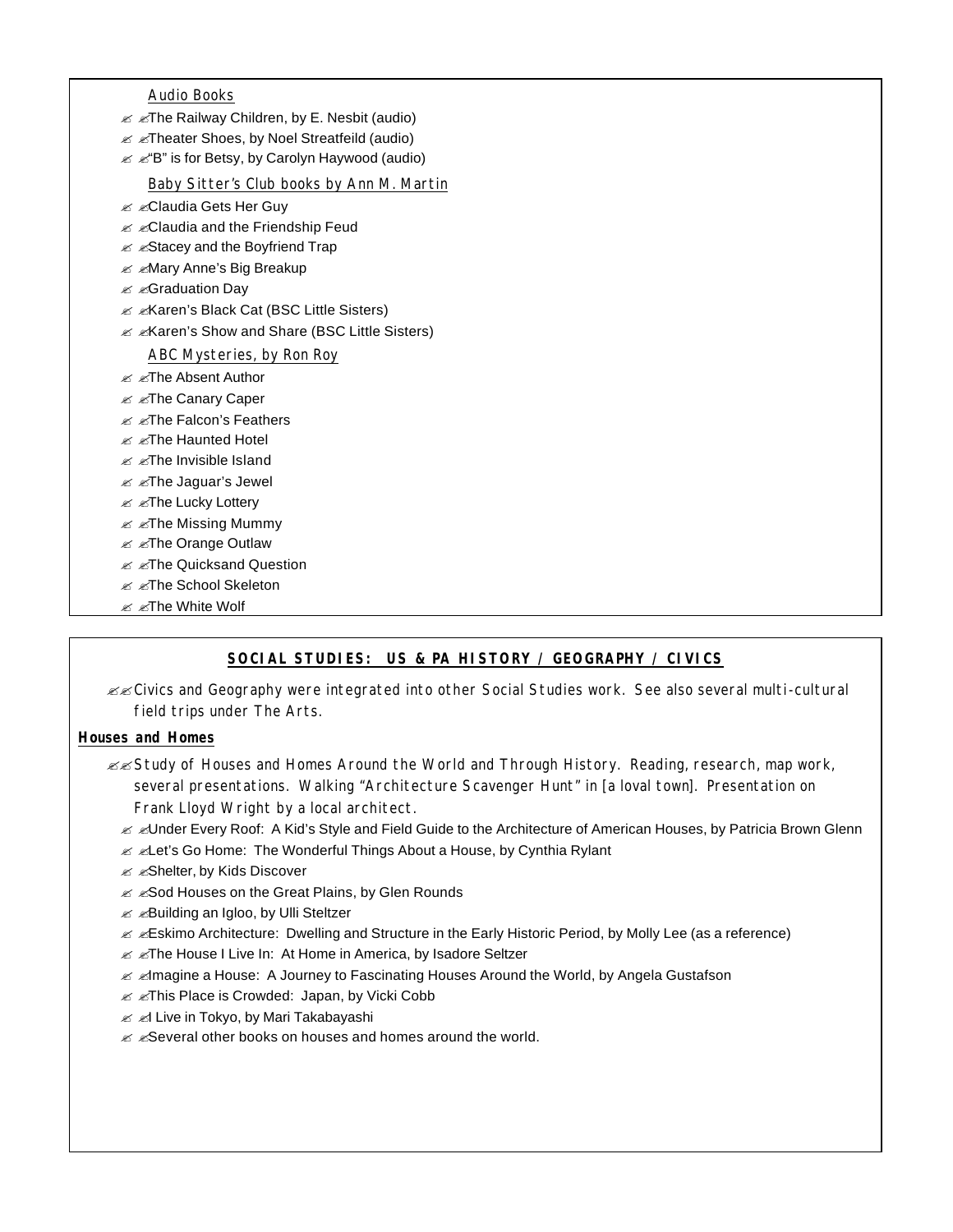#### **Antarctica**

- $\ll$  Study of Antarctica, including wildlife, scientists, explorers. Reading, research, map work, presentations.
	- $\mathscr{A}$   $\mathscr{A}$ Take a Trip to Antarctica, by Keith Lye
	- $\ll$   $\ll$ Antarctica, by Allan Fowler
	- $\mathscr{A}$   $\mathscr{A}$ Summer Ice: Life Along the Antarctic Peninsula, by Bruce McMillian
	- **EXA Penguin Year, by Susan Bonners**
	- **Ø ØAntarctica: Go With the Floe, by Kids Discover**
	- $\mathscr{A}$   $\mathscr{A}$ The Emperor Penguins, by Kazue Mizumura
	- $\mathscr{A}$   $\mathscr{A}$ Penguins!, by Gail Gibbons
	- $\mathscr{A}$   $\mathscr{A}$ Antarctic Encounter: Destination South Georgia, by Sally Poncet
	- $\mathscr{A}$   $\mathscr{A}$ Braving the Frozen Frontier: Women Working in Antarctica, by Rebecca L. Johnson
	- $\mathscr{L}$   $\mathscr{L}$ Escape from the Ice: Shackleton and the Endurance, by Connie Roop
	- $\mathscr{A}$ Antarctic Journal: Four Months at the Bottom of the World, by Jennifer Dewey

## **Native Americans**

- $\ll$  Series of classes at the [a local nature center] focusing on the Lenape, including gardening, hunting, fishing, family life, etc.
- $\ll$  Attended a "mini pow-wow" with the Girl Scouts, featuring Native American culture.

#### **Sweden and Swedish-Americans**

- $\ll$ Guided tour of the [a local museum], featuring Swedish settlers to this area, Swedish culture (clothes, dances, holidays), and Sweden today.
- $\mathbb{Z}$  Read several books in the American Girl Kirsten series, by Janet Beeler Shaw. These books feature Kirsten, an immigrant from Sweden, in 1854.
	- $\mathscr{A}$   $\mathscr{A}$ Meet Kirsten, an American Girl
	- $\mathscr{A}$   $\mathscr{A}$ Kirsten Learns A Lesson: A School Story
	- **EXIGER**'s Surprise: A Christmas Story
	- **EXALGER** Changes for Kirsten: A Winter Story
	- **EXIGUARY: A Summer Story**
	- $\mathscr{A}$   $\mathscr{A}$ Happy Birthday Kirsten! A Springtime Story
	- $\mathscr{A}$   $\mathscr{A}$ Kirsten and the Chippewa
	- ? ?Kirsten Snowbound!
	- ? ?Kirsten's Promise

## **Misc. US History**

??Field trip to [a local festival], featuring Early American crafts, Civil War encampment, display of antique farm engines, folk music.

## **France and the French Language**

 $\mathscr{B}$  Weekly French classes. Looking up word meanings, copying sentences, vocabulary study, etc.

- $\mathscr{A}$   $\mathscr{A}$ Usborne First Hundred Words in French, by Heather Amery and Stephen Cartwright
- $\mathscr{A}$   $\mathscr{A}$ Harry Learns French, by Sue Finnie
- **EX Example 28** Children's Dictionary French
- **EXA Study of France, including research, poster, diorama, and speech.** 
	- $\mathscr{A}$   $\mathscr{A}$ Several books about France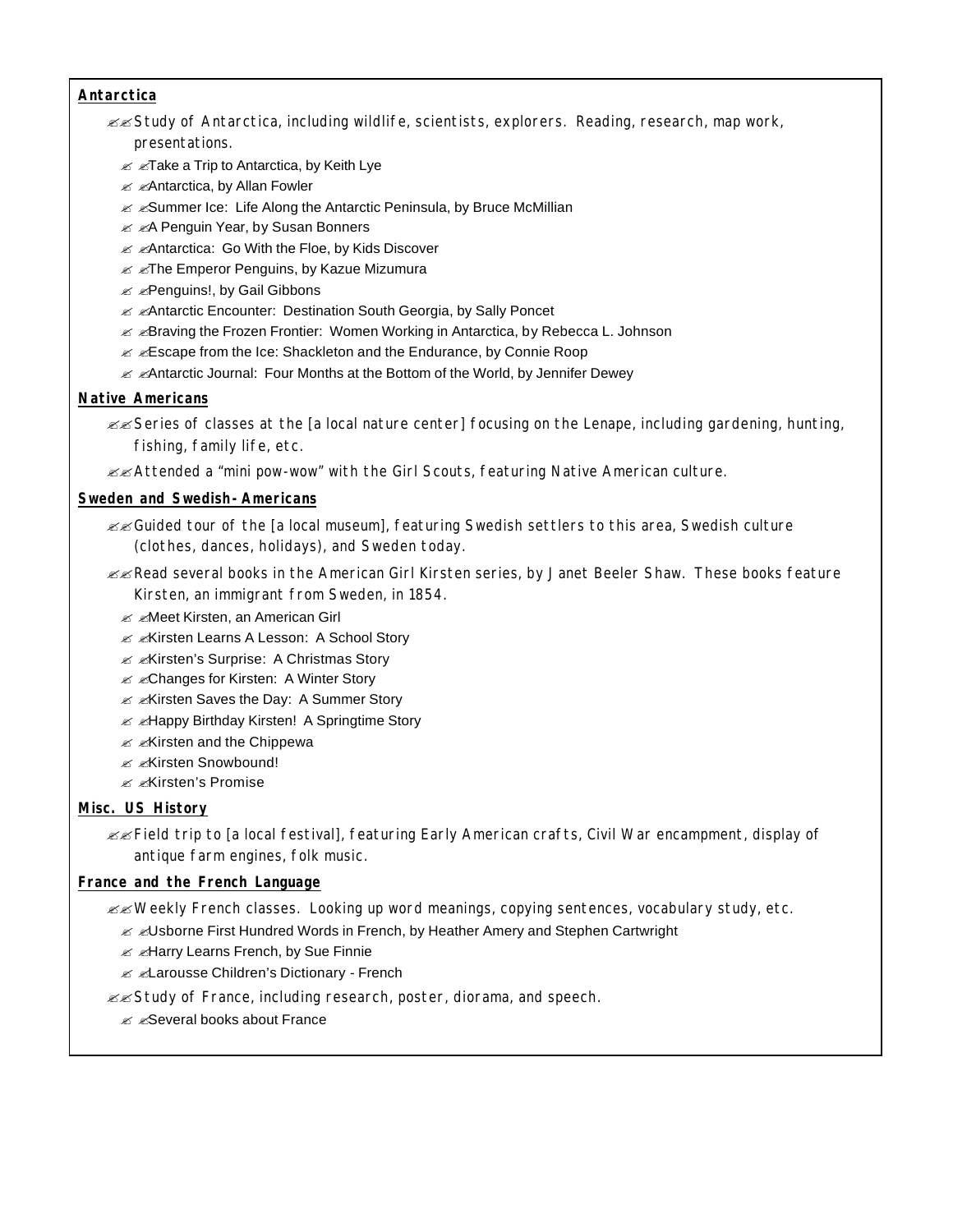#### **SCIENCE**

??Month-long, hands-on, discovery-based study of electricity. Included experiments using the scientific method, and learning to draw circuit diagrams. Also included a study of Ben Franklin.

??Participated in [a local school's] Olympiad.

??Participated in the Kid Inventor Challenge.

 $\mathscr{B}$ Schlessinger Science Library videos - viewed the video and discussed the material. Experimented with celery, carnations, and food coloring to trace the path of water through a plant.:

All About Plant Structure and Growth

? ?All About Plant Pollination: Fruit, Flowers, and Seeds

#### **THE ARTS: ART / MUSIC / THEATER / DANCE**

??Attended [a local ballet company's] Dress Rehearsals:

- ??Western Symphony
- *<sup></sup> €*Firebird
- ??11:11

??Midsummer Night's Dream

??Attended [a local dance series]:

??*Anytown: Stories of America*. Music by Bruce Springsteen, Patti Scialfa and Soozie Tyrell. Choreography by Shapiro and Smith Dance.

- ??Parsons Dance Company. Included *Caught*, *Sleep Dance*, and *The Envelope*.
- ??Hubbard Street Dance Chicago. *Dance Informance*.
- ??Bodyvox. Excerpts from *A Thousand Little Cities.*
- ??Koresh Dance Company. *The Music That Made Us Dance: From Lindy to Hip-Hop*. Choerography by Roni Koresh, Brian Sanders and Myra Bazell.
- ??Pilobolus. Includes *Walklyndon*.

??Attended [a local] Shakespeare Festival:

- <sup>2</sup> Much Ado About Nothing
- ??Tempest
- ??Complete Works of William Shakespeare, Abridged

??Attended *Seussical, the Musical*, at [a local school].

??Attended a "mini pow-wow" with the Girl Scouts, featuring Native American dance. Won a

"washboard dance" competition. Dressed in authentic clothing.

??Attended [an international festival].

- ??Saw a performance by Samite, a Ugandan musician, featuring authentic instruments including kalimba (finger piano),litungu (string instrument), flutes, and marimba.
- ??Saw a performance by Shizumi Shigeto Manale, a Japanese choreographer, dancer and theater artist. Included traditional dances, demonstration of traditional clothing for men and women, martial arts, traditional theater, Japanese writing, counting, and sign language.

**EXTOOK weekly dance classes:** 

- ??Ballet
- *S*Jazz Dance
- *<sup></sub>***a ⊿arab Dance**</sup>

 $\mathbb{Z}$  Performed two dances (tap and jazz) in the annual Recital.

??Performed the part of a Bon-Bon in *The Nutcracker* (ballet).